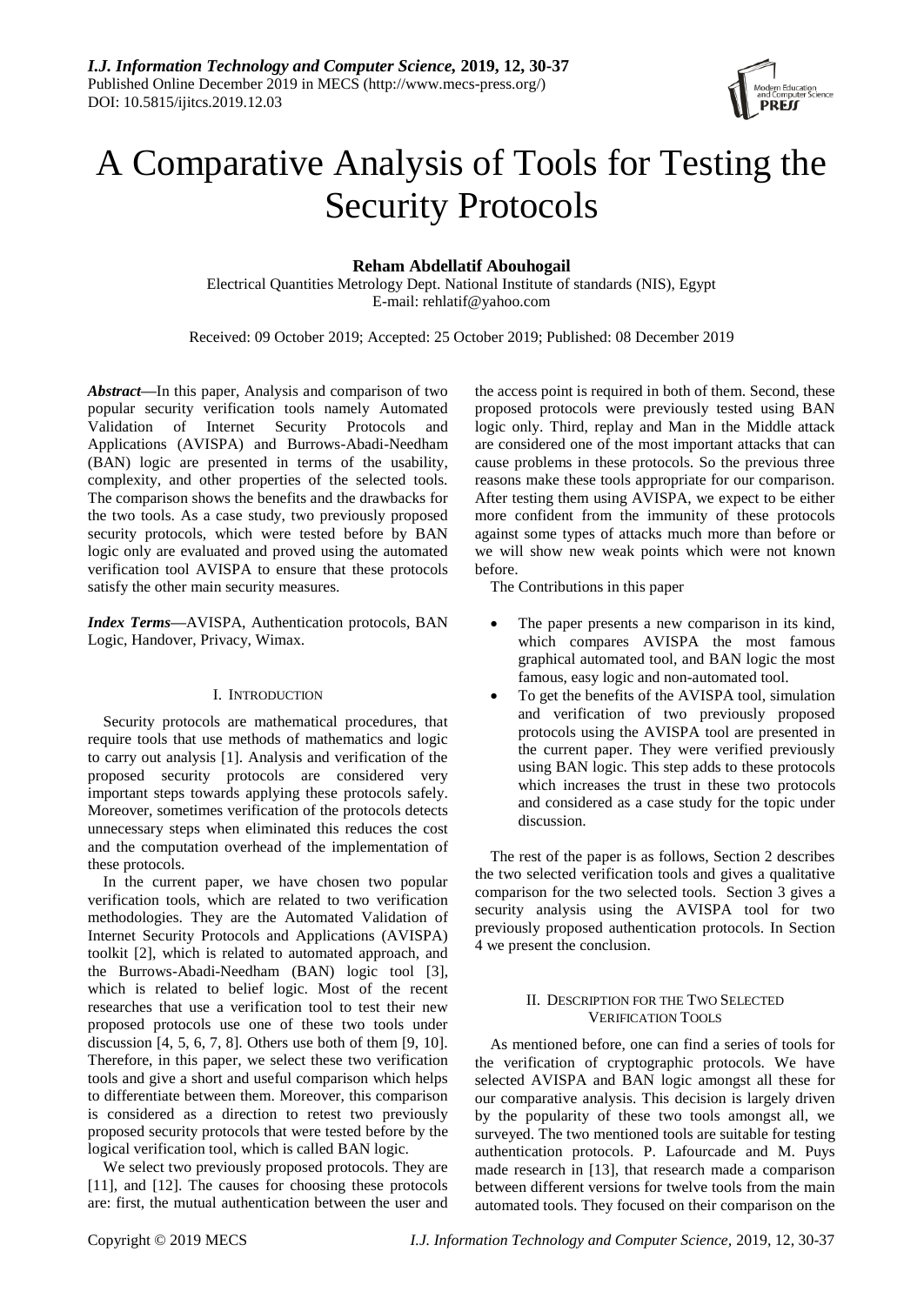execution time and the memory consumption for these automated tools that can deal with the Exclusive-Or (XOR) and the Diffie-Hellman (DH) characteristics, as OFMC [14], CL-Atse [15], Scyther [16], Tamarin [17], TA4SP [18], and extensions of ProVerif [19, 20]. They concluded in their paper that there isn't a clear winner in this competition. So each tool has its own advantages and its own disadvantages. Therefore, in the current paper, we chose one of these main automated tools, that tool is AVISPA because it has four different back-ends to make our comparison with one of the non-automated tools, the BAN logic. In this section, we depict the vital characteristics of these two tools.

#### *A*. *AVISPA*

AVISPA is a push-button tool for the automated validation of internet security-sensitive protocols and applications [2]. It presents a modular and expressive formal language for specifying protocols and their security characteristics and supports four back-ends that provide a variety of methods for automatic analysis techniques [2]. The four back-ends are The On-the-Fly Model-Checker (OFMC), the Constraint-Logic-based Attack Searcher (CL-AtSe), the SAT-based Model-Checker (SATMC), and the TA4SP protocol analyzer [21]. They verify protocols by implementing tree automata-based on automatic approximations [21]. All the back-ends of the tool analyze protocols under the assumptions of perfect cryptography and that the protocol messages are exchanged over a network that is under the control of a Dolev-Yao intruder [21].

A user talks to the tool by expressing the required security protocol in the High-Level Protocol Specification Language (HLPSL). The HLPSL is a modular expressive, role-based, formal language that permits for the specification of control-flow patterns, data constructions, different cryptographic operators and their algebraic characteristics, different adversary models, as well as complex security properties [21]. These features give the user the ability to model protocols in HLPSL directly without simplifying the protocols first, as is done in other approaches [21]. Using the HLPSL translator the AVISPA tool automatically converts a user's security

protocol into the equivalent specification written in the Intermediate Format (IF). Then the IF specifications inserted to the back-ends of the AVISPA Tool. The backends implement different techniques to search for possible attacks according to the presented properties of the protocols [21]. In the end, the AVISPA tool provides the user with the results of its analysis. The results are common between the four back ends and exactly defined. Output format declaring whether the requirements were satisfied. If an attack is found in the protocol under test, the tool displays it as a message-sequence chart. Because of the difficulty of written the protocol under test in HLPSL language, it can be written in CAS+ language [22] which is more simple than HLPSL, then using the AVISPA translator to translate it to the HLPSL language [23]. Moreover, It's widely believed to simulate internet protocols and makes the required security analysis [24].

## *B. BAN logic*

Burrows, Abadi, and Needham developed BAN logic in 1989 [3]. BAN logic is considered a significant tool in the field of security protocol testing and analysis. It contains a number of rules. As the message meaning rule, the interpretation rule, the nonce verification rule, the jurisdiction rule, the freshness rule, and the synthetic rule, the work of BAN logic depends on:

- The beliefs of honest parties participated in the protocols, and
- The effect of these beliefs with the sequence of communication.

It depends on the logic of belief and action. Therefore, it cannot be used to prove a protocol flawed. Because there are no logical inversions. When the protocol flawed, the proof of its correctness can't be reached using BAN logic. As a result, some development for the BAN logic was proposed, Like GNY logic [25] and SVO logic [26]. These new enhancements solve some problems of BAN but they lack its simplicity. Table 1 shows a summary of the comparison between BAN and AVISPA.

| Comparative point                  | <b>BAN</b> logic                                                           | AVISPA tool                                                                                  |  |
|------------------------------------|----------------------------------------------------------------------------|----------------------------------------------------------------------------------------------|--|
| 1. The method of work.             | Non-automatic tool.                                                        | An automatic tool.                                                                           |  |
| 2. Complexity.                     | Easy to use.                                                               | Rather difficult to use.                                                                     |  |
| 3. Prerequisites to use this tool. | 1. Basics of security protocols.<br>2. Method and rules of BAN logic test. | 1. Deep knowledge of the analyzed protocols.<br>2. Learn a new programming language (HLPSL). |  |
| 4. Reliability.                    | Find some flaws.                                                           | Validate or detect flaws.                                                                    |  |
| 5. Usability                       | It cannot be used to prove a protocol flawed.                              | It can be used to prove a protocol flawed.                                                   |  |
| 6. Method of analysis.             | Analysis of each message of the protocol<br>separately.                    | Analysis of all the messages that construct the<br>protocol at the same time.                |  |
| 7. The tool has an efficiency in.  | Ensures the security of the session keys among<br>shared entities.         | Check that the protocol under test is robust<br>against replay and man-in-the-middle attacks |  |

Table 1. Comparison between BAN logic and AVISPA [1, 3].

## *C. Qualitative Comparison*

From the previous two subsections, we can say that the two presented methods of verification can verify the

Copyright © 2019 MECS *I.J. Information Technology and Computer Science,* 2019, 12, 30-37

protocol. However, each method has some benefits than the other one. Therefore, we have reached to a comparison between BAN and AVISPA contains the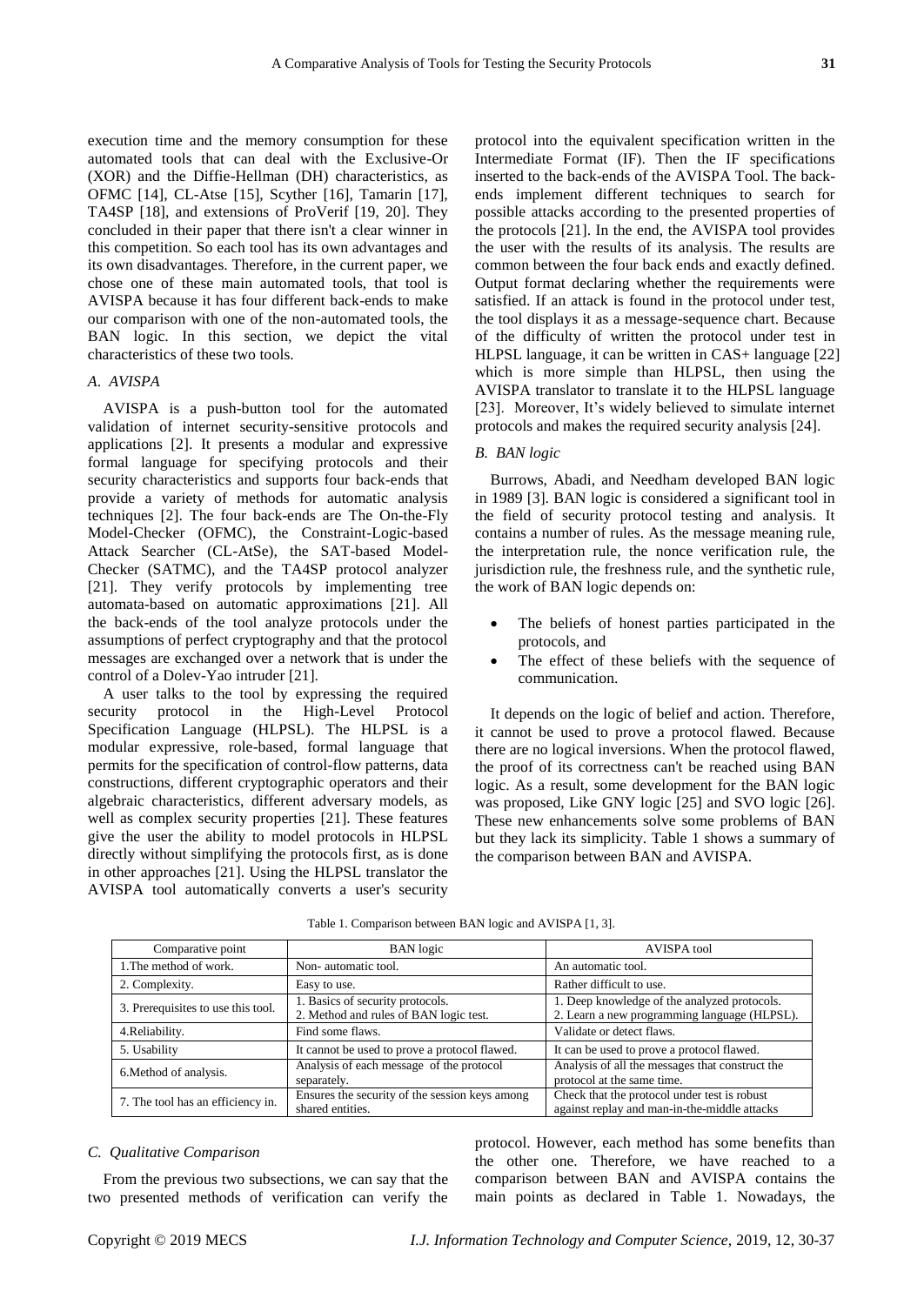direction of researchers for security testing is towards software automated tools although automated tools like any software programs may have some bugs. Because these tools are subjected to upgrading continuously when new vulnerabilities are discovered.

Although the difficulty when using AVISPA, the leading features for it than BAN lead us to reprove the previously proposed protocols but this time using the AVISPA automated tool. Especially, after Ban Logic couldn't identify the flaw in the known public - key protocol Needham-Shroeder as stated in [27], and NSPK and Ottway-Rees protocols as stated in [28]. In the next section, we present an application of verification using the most reliable tool, which is the AVISPA tool. Two previously proposed protocols [11, 12] will be described, then a security analysis for them will be presented using the AVISPA tool.

## III. SECURITY ANALYSIS USING AVISPA FOR TWO SECURITY PROTOCOLS AS A CASE STUDY

In this section, we select two previously proposed protocols, that were tested using BAN logic to test them again, but this time using the AVISPA tool to get its benefits. In the beginning, we will give a brief description of the two protocols, which were proposed in [11, 12], then we will give analysis for them using the AVISPA automated tool. The used notations and acronyms will be found in Table.2.

| Notation &          | Description                                          |  |
|---------------------|------------------------------------------------------|--|
| acronym             |                                                      |  |
| MU                  | the Mesh STA User                                    |  |
| <b>HMP</b>          | Home Mesh Access Points                              |  |
| $P_0$               | Initial pseudo random number                         |  |
| $P_n$               | $P_n = f(P_{n-1})$ ; f: is a pseudo random function. |  |
| $I_{MU}$            | ID number of MU                                      |  |
| $I_{MPI}$           | ID number of HMP1                                    |  |
| $T_{MI}$            | The credential ticket of the MU                      |  |
| $K_{GB}$            | The group mesh access points key                     |  |
| THMK <sub>0</sub>   | A temporary handover mobile key                      |  |
| $\tau_{\rm exp}$    | Expiration date and time of this ticket.             |  |
| H                   | the first byte of the credential ticket              |  |
| $E_{x}(y)$          | Symmetric encryption of $y$ by key $x$ .             |  |
| $N^i$ <sub>MT</sub> | A random number generated by $MU$                    |  |
| $N^i{}_{\rm MP}$    | A random number generated by MP                      |  |
| $R_{MI}$            | A random number generated by AS                      |  |
| <i>CMAC</i>         | Cipher-based Message Authentication Code             |  |
| MAC                 | Message Authentication Code                          |  |

Table 2. Notations

*A. Description of the two selected protocols*

## *Fast Handover with Privacy Preserving Authentication Protocol for Mobile WiMAX Networks*

Fast Handover with Privacy-Preserving Authentication Protocol for Mobile WiMAX Networks, which was proposed in [12] is a mutual authentication protocol as shown in Fig.1. It is a handover authentication scheme based on a ticket for the IEEE 802.16m network. In this scheme, the Mesh STA User (*MU*) and the Mesh Access Points (*MPs*) can complete the mutual authentication without the need to communicate with the AS server, thus the handoff delay is improved than before. This protocol uses symmetric encryption. The identity of *MU* is sent encrypted to preserve good privacy. Moreover, the ticket is changed for every hop to preserve good secrecy.



Fig.1. Fast Handover with Privacy Preserving Authentication Protocol for Mobile WiMAX Networks [12].

## *Improving the Handoff Latency of the Wireless Mesh Networks Standard protocol*

This protocol is an improvement to the IEEE 802.11 based wireless mesh networks in terms of the authentication delay. The main objective of the wireless mesh network is to facilitate and secure moving through the network. The proposed model is constructed of two phases as shown in Fig.2. They are the initial authentication phase and the handover authentication phase. The idea of this protocol is based on the redistribution of a key by the Mesh Home Access Points (*HMP*) to its neighbors. This proposed protocol guarantees a good definition to the *MU* when enters a new *MP*'s region. This is done without sending the *MU*'s identity. The strong level of privacy is considered one of the main features of this protocol.

## *B. Verification of the two selected protocols using AVISPA*

We have implemented the two protocols in the HLPSL language. In our implementation, there are two basic roles, namely *ms* and *hps,* which represent the participants as the user and the Home Mesh Access Points, respectively as shown in Fig. 3 and Fig. 4 for the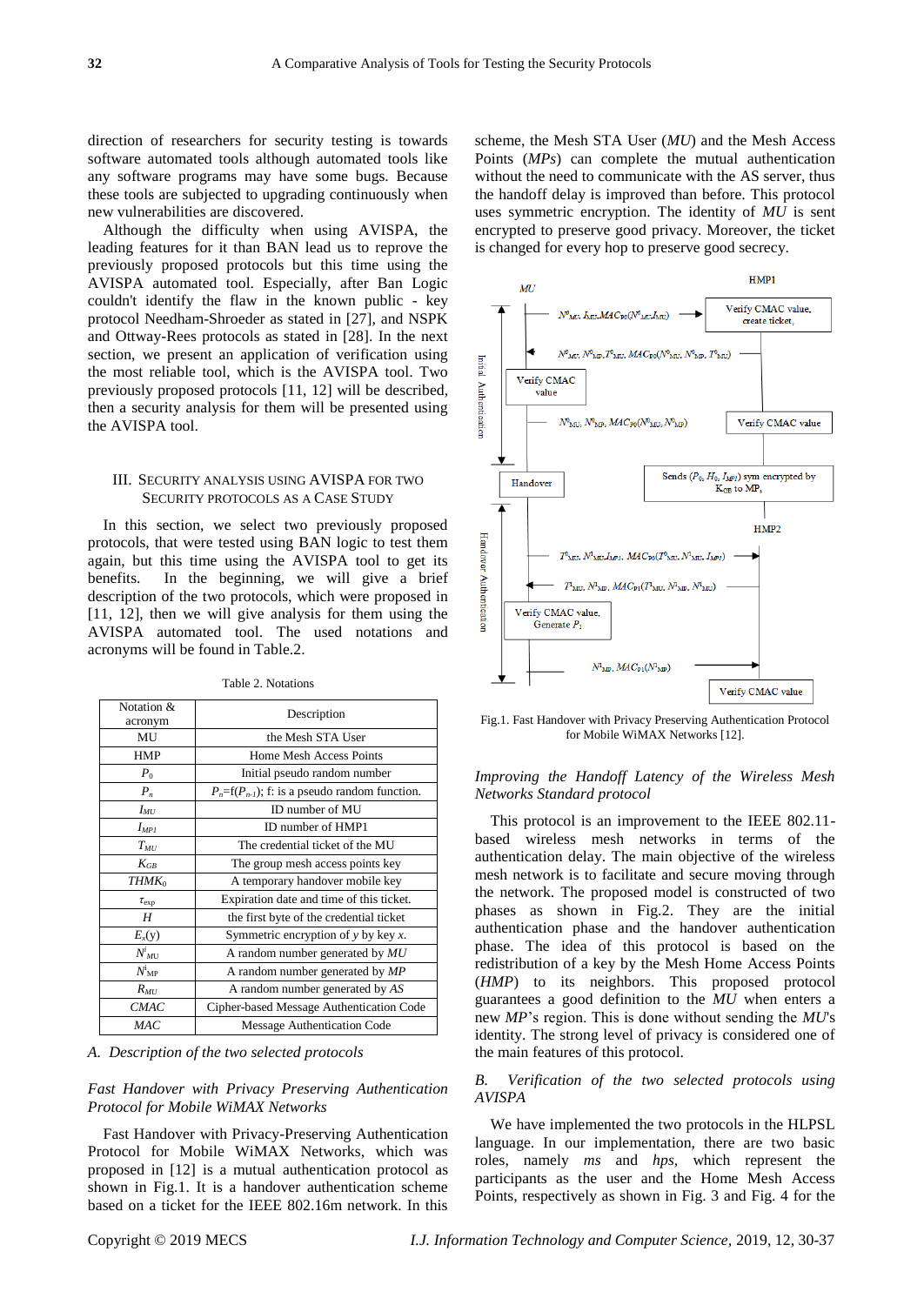proposed protocol in [12] and Fig. 7 and Fig. 8 for the proposed protocol in [11]. In addition to giving the specifications for the composition rules in HLPSL as shown in Fig. 5 and Fig. 6 for the proposed protocol in [12], and Fig. 9 and Fig. 10 for the proposed protocol in [11]. They are the session and the environment rules. The environment rule is the top-level rule which defines the global constants and the composition of sessions, in which the intruder can take part in some roles as a legitimate user. All this depends on the specification of HLPSL. We have executed the test using CL-AtSe, OFMC, and SATMC back-ends. Using the Dolev- Yao model check, the back-ends check if there is any man-inthe-middle attack that may be executed by the intruder. The simulation results show that the two protocols are safe as shown in Figures 11, 12, 13, and 14. Therefore, we can say that they are free from passive and active attacks like the replay and man- in- the- middle attacks.



Fig.2. Improving the Handoff Latency of the Wireless Mesh Networks Standard Protocol [11].

```
role ms(
        A, B: agent.
        P1 : symmetric_key,
        H: hash_func,
        Snd, Rcv : channel(dy))
played_by A def=
  local State : nat,
        Nms, Nbs, T : text
const sec_kab1 : protocol_id
  init State := 0
  transition
   1. State = \theta /\ Rcv(start)=|> State' := 2
      /\ Nms' := new()<br>/\ Snd(Nms'.T. H(Nms'.T. P1))
   2. State = 2\bigwedge Rcv( T. Nbs'. H(T. Nms. Nbs'. P1))=|><br>State' := 4
      /\ Snd(Nbs'. H(Nbs'. P1))
      \bigwedge witness (A, B, nbs, Nbs')/\ request (A, B, nms, Nms)
3. State = 4 = |State' := 6
```

```
end role
```
Fig.3. Role specification for the user of the proposed protocol in [12].

```
role hbs(
         B. A : aent.
         P1 : symmetric_key,
                   : hash func,
         HSnd, Rcv : channel (dy))
played_by B def=
  local State : nat,<br>Nms, Nbs, T : text
const sec kab2 : protocol id
  init State := 0
    transition
   1. State = 1/\ RCV(T. Nms'. H(T. Nms'. P1))
       = |> State' :=
       /\ Nbs' := new()<br>/\ Snd ( T. Nms. Nbs'. H(T. Nms. Nbs'.P1))
       /\ witness(B, A, nms, Nms')
   2. State = 3State = 3<br>
/\ Rcv (Nbs'. H(Nbs'. P1)) =|><br>
State' := 5
       /\ request (B, A, nbs, Nbs)
end role
```
Fig.4. Role specification for the home mesh access points of the proposed protocol in [12]..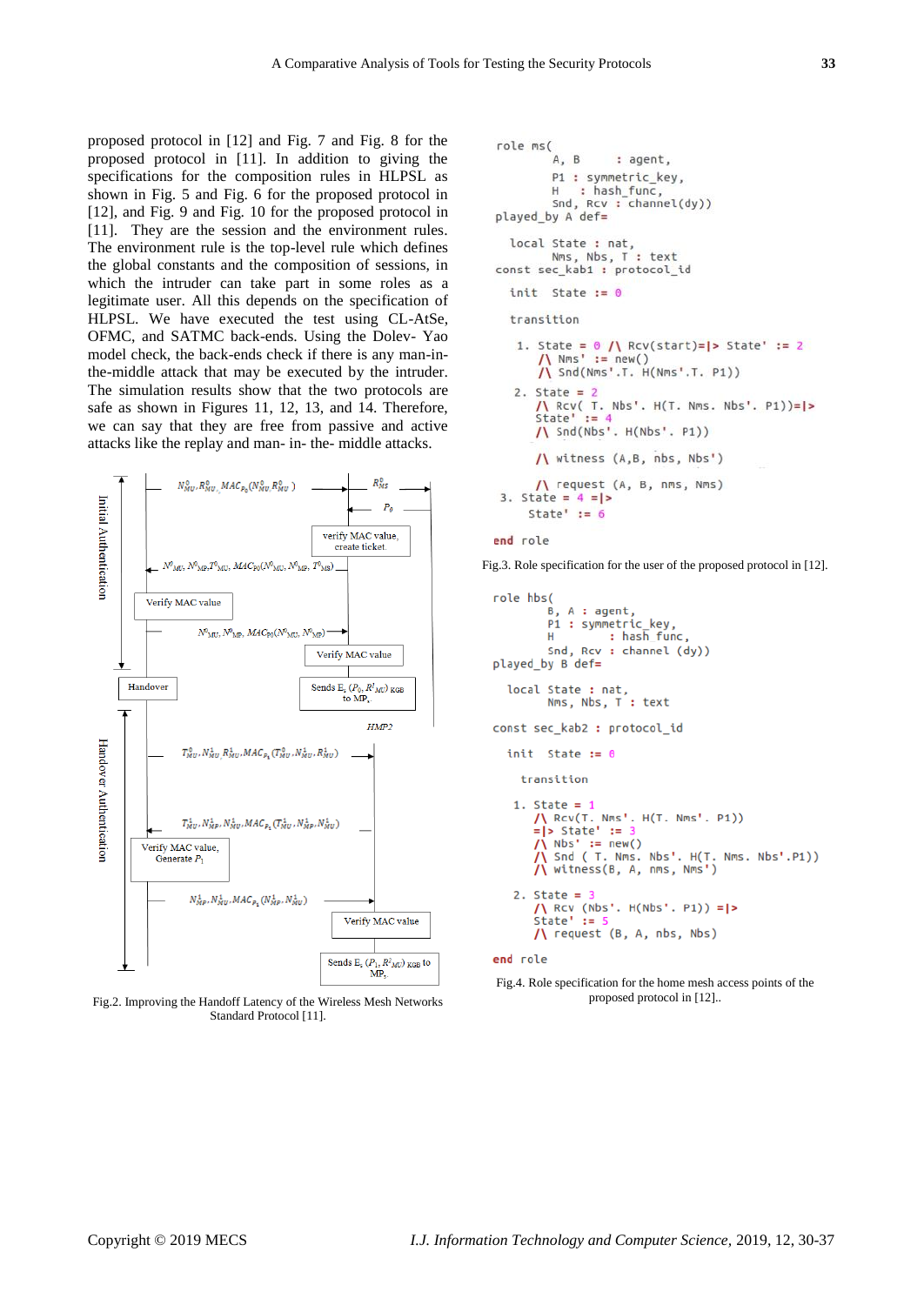```
role session(A,B: agent,
             P1: symmetric key,
             H: hash_func)
\detlocal SA, SB, RA, RB: channel (dy)
  composition
           ms (A, B, P1, H, SA, RA)
           hbs (B, A, P1, H, SB, RB)
       \Lambdaend role
```
Fig.5. Role specification for the session of the protocol proposed in [12]

```
role environment()
 def =const a, b
                                  : agent,
              p1, kai, kbi : symmetric_key,
                                  : hash_func,
              h
                                     : protocol_id
              nms, nbs
     intruder_knowledge = {a, b, h, kai, kbi }composition
             session(a,b,p1,h) /\<br>session(a,i,kai,h) /\<br>session(b,i,kbi,h)
 end role
  goal
  authentication_on nbs
  authentication_on nms
 end goal
  Fig.6. Role specification for the goal and environment of the 
                    proposed protocol in [12].
role ms(
           A, B
                        : agent,
           Rms : text,
           P1 : symmetric_key,<br>H : hash_func,<br>Sed Boy : channel(
Snd, Rcv : channel(dy))<br>played by A def=<br>local State : nat,<br>Nms, Nbs, T : text<br>const sec_kab1 : protocol_id
   init State := 0transition
    1. State = \frac{0}{\sqrt{N}} Rcv(start)=|> State' := 2<br>
/\ Nms' := new()
            /\ Snd(Nms'.T.Rms. H(Nms'.T.Rms. P1))
       2. State = 2/\ Rcv( Nbs'. Nms'. H(Nms'.Nbs'. P1))=|>
           State' := 4<br>/\ Snd(Nbs'. H(Nbs'. P1))
           /\ witness (A,B, nbs, Nbs')<br>/\ request (A, B, nms, Nms)
        3. State = 4 = |>
       State' := 6end role
```
Fig.7. Role specification for the user of the proposed protocol in [11].

```
role hbs(
          B, A : agent,
          Rms : text.
          P1 : symmetric_key,
          H: hash_func
          Snd, Rcv : channel (dy))
played by B def=
  local State : nat,
         Nms, Nbs, T : text
const sec kab2 : protocol id
  init State := 0transition
    1. State = 1\bigwedge_{i=1}^{n} \text{Rcv}(\text{Nms}^t.T.Rms. H(\text{Nms}^t.T.Rms. P1))<br>= |> State' := 3
          /\ Nbs' := new()<br>/\ Snd ( Nbs'. Nms'. H(Nms'. Nbs'.P1))
          /\ witness(B, A, nms, Nms')
    2. State = 3\frac{1}{\sqrt{2}} Rcv (Nbs'. H( Nbs'. P1)) = |><br>State' := 5
        /\ request (B, A, nbs, Nbs)
end role
Fig.8. Role specification for the home mesh access points of the 
                 proposed protocol in. [11].
     role session(A,B: agent,
                      Rms : text,
```

```
P1: symmetric_key,
             H: hash_func)
def =local SA, SB, RA, RB: channel (dy)
 composition
           ms (A, B, Rms, P1, H, SA, RA)
       \Lambdahbs (B, A, Rms, P1, H, SB, RB)
end role
```
Fig.9. Role specification for the session of the protocol proposed in [11].

```
role environment()
def =const a, b
                          : agent,
                     rms : text,
          p1, kai, kbi : symmetric_key,
                          : hash func,
          \mathsf{h}: protocol_id
         nms, nbs
  intruder_knowledge = \{a, b, h, kai, kbi\}composition
         session(a,b,rms,p1,h) \sqrt{}session(a,i,rms, kai,h) /\<br>session(b,i,rms, kai,h) /\
end role
goal
 authentication_on nbs
 authentication_on nms
end goal
```
Fig.10. Role specification for the goal and environment of the proposed protocol in [11].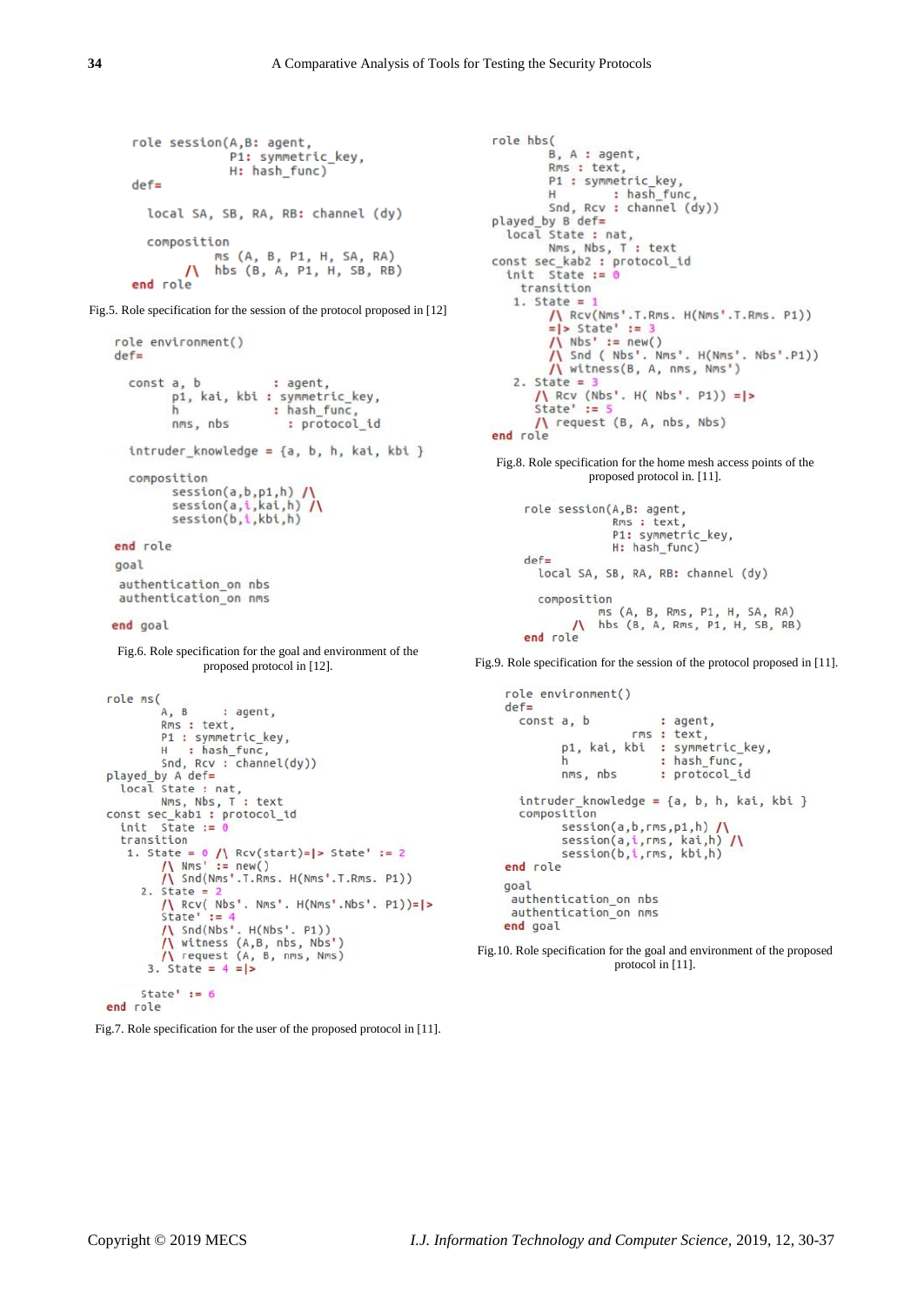| SUMMARY                               |
|---------------------------------------|
| <b>SAFE</b>                           |
| DETAILS                               |
| BOUNDED NUMBER OF SESSIONS            |
| PROTOCOL                              |
| /home/reham/AVISPA/avispa-1.1/        |
| testsuite/results/FastHandoffwimax.if |
| GOAL                                  |
| as specified                          |
| BACKEND                               |
| <b>OFMC</b>                           |
| COMMENTS                              |
| STATISTICS                            |
| parseTime: 0.00s                      |
| searchTime: 0.02s                     |
| visitedNodes: 44 nodes                |
| depth: 7 plies                        |



| <b>SUMMARY</b><br><b>SAFE</b>        |                                          |
|--------------------------------------|------------------------------------------|
| <b>DETAILS</b><br><b>TYPED MODEL</b> | BOUNDED NUMBER OF SESSIONS               |
| <b>PROTOCOL</b>                      | /home/reham/AVISPA/avispa-1.1/testsuite/ |
| <b>GOAL</b>                          | results/FastHandoffwimax.if              |
| As Specified                         |                                          |
| <b>BACKEND</b>                       |                                          |
| CL-AtSe                              |                                          |
| <b>STATISTICS</b>                    |                                          |
| Analysed : 1 states                  |                                          |
| Reachable : 0 states                 |                                          |
|                                      | Translation: 0.00 seconds                |
|                                      | Computation: 0.00 seconds                |

Fig.12. The results of the analysis using CL-AtSe of Fast Handover with Privacy-Preserving Authentication Protocol for Mobile WiMAX Networks.

| <b>SUMMARY</b>                             |
|--------------------------------------------|
| <b>SAFE</b>                                |
| <b>DETAILS</b>                             |
| BOUNDED NUMBER OF SESSIONS                 |
| <b>PROTOCOL</b>                            |
| /home/reham/AVISPA/avispa-1.1              |
| /testsuite/results/ImprovingHandoffWMNS.if |
| <b>GOAL</b>                                |
| as specified                               |
| <b>BACKEND</b>                             |
| <b>OFMC</b>                                |
| <b>COMMENTS</b>                            |
| <b>STATISTICS</b>                          |
| parseTime: 0.00s                           |
| searchTime: 0.02s                          |
| visitedNodes: 44 nodes                     |
| depth: 7 plies                             |

Fig.13. The results of the analysis using OFMC of Improving the Handoff Latency of the Wireless Mesh Networks Standard protocol.

| SUMMARY<br><b>SAFE</b>                                                                                                                                                                                          |                                                                                                            |                                                                                                              |  |  |  |
|-----------------------------------------------------------------------------------------------------------------------------------------------------------------------------------------------------------------|------------------------------------------------------------------------------------------------------------|--------------------------------------------------------------------------------------------------------------|--|--|--|
| <b>DETAILS</b><br>BOUNDED_NUMBER_OF_SESSIONS<br><b>BOUNDED SEARCH DEPTH</b><br><b>BOUNDED MESSAGE DEPTH</b>                                                                                                     |                                                                                                            |                                                                                                              |  |  |  |
| <b>PROTOCOL</b><br>ImprovingHandoffWMNS.if                                                                                                                                                                      |                                                                                                            |                                                                                                              |  |  |  |
| <b>GOAL</b><br>%% see the HLPSL specification                                                                                                                                                                   |                                                                                                            |                                                                                                              |  |  |  |
| <b>BACKEND</b><br><b>SATMC</b>                                                                                                                                                                                  |                                                                                                            |                                                                                                              |  |  |  |
| <b>COMMENTS</b>                                                                                                                                                                                                 |                                                                                                            |                                                                                                              |  |  |  |
| <b>STATISTICS</b><br>attackFound<br>upperBoundReached<br>graphLeveledOff<br>satSolver<br>maxStepsNumber<br>stepsNumber<br>atomsNumber<br>clausesNumber<br>encodingTime<br>solvingTime<br>if2sateCompilationTime | false<br>true<br>$2 -$<br>zchaff<br>30<br>$2^{\circ}$<br>$\bullet$<br>$\theta$<br>0.02<br>$\theta$<br>0.02 | boolean<br>boolean<br>steps<br>solver<br>steps<br>steps<br>atoms<br>clauses<br>seconds<br>seconds<br>seconds |  |  |  |
| <b>ATTACK TRACE</b><br>%% no attacks have been found                                                                                                                                                            |                                                                                                            |                                                                                                              |  |  |  |
| $Fig. 14$ The results of the enalysis using $CATMC$ of Improving the                                                                                                                                            |                                                                                                            |                                                                                                              |  |  |  |

Fig.14. The results of the analysis using SATMC of Improving the Handoff Latency of the Wireless Mesh Networks Standard protocol.

#### IV. CONCLUSION

In this paper, we selected the BAN logic tool, and the AVISPA automated tool and present a comparison between them. The comparison declares that both of the two tools have useful characteristics. There seem to be some security benefits when choosing AVISPA. But AVISPA has some difficulty in use and needs more prerequisites than the needed prerequisites that the user needs when he starts to use BAN. Moreover, this paper is considered as an extension for two previously proposed protocols. These protocols are: 1- Fast Handover with Privacy Preserving Authentication Protocol for Mobile WiMAX Networks. 2- Improving the Handoff Latency of the Wireless Mesh Networks Standard Protocol. Where, after the results of the mentioned comparison, we see that we have to retest these previously proposed protocols again but this time using the AVISPA automated tool. The test proves that the two previously proposed protocols are safe and free from the replay and man- inthe- middle attacks. Our future work is to extend the comparison to include more security verification tools. Then using these tools to test number of previously proposed security protocols to show if they have any weak points.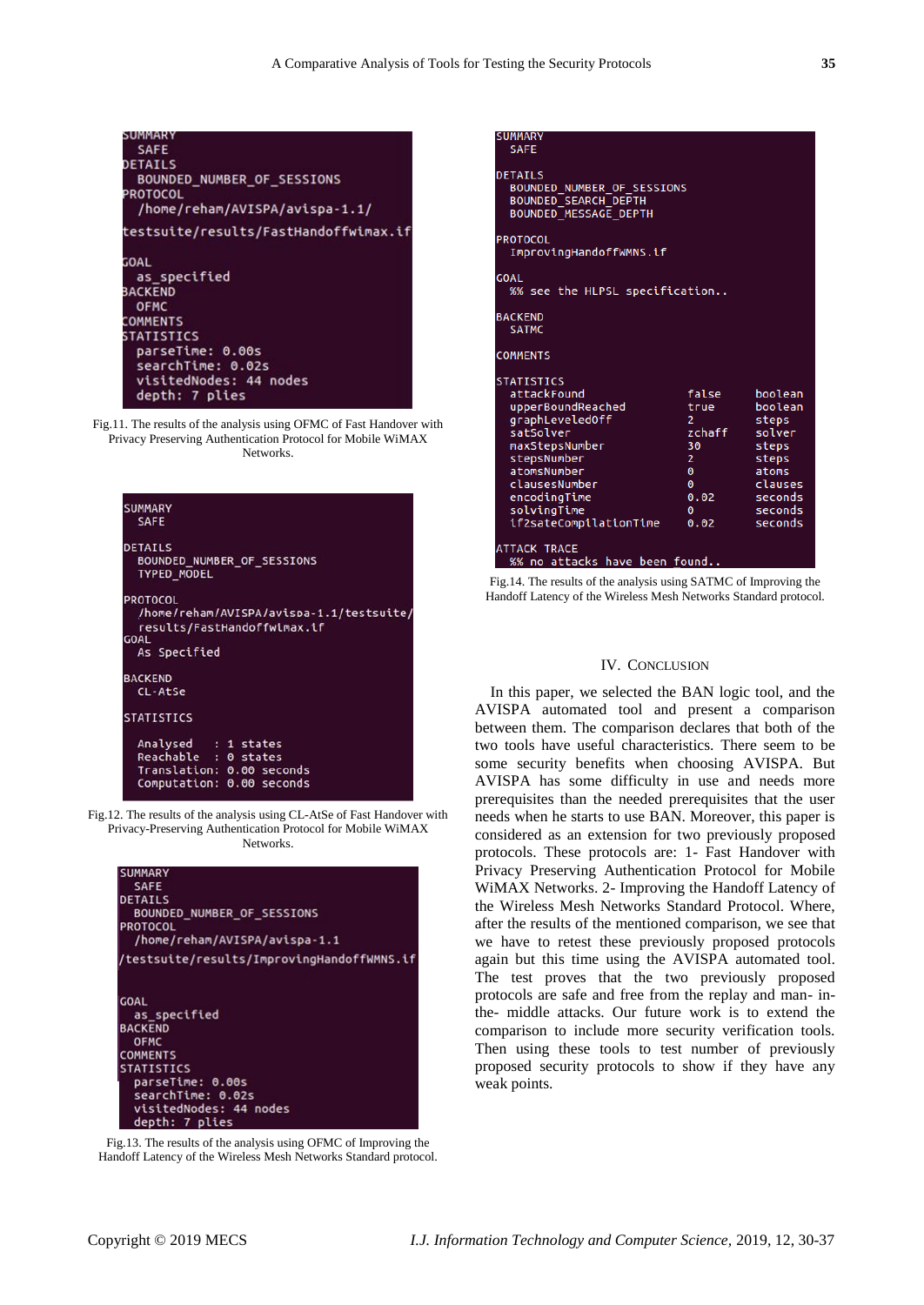#### ACKNOWLEDGMENT

This work was supported by the National Institute of Standards (NIS), Egypt. Also, I thank Eng. Muhammad H. G. ElSheikh for his help to solve the problems, that I faced when using the Ubuntu operating system.

#### **REFERENCES**

- [1] Sebastian Mödersheim and Luca Vigano and David von Oheimb. Automated Validation of Security Protocols (AVASP). Lecture slides 2005.
- [2] AVISPA v1.1 User Manual 2006.
- [3] Michael Burrows, Martin Abadi, and Roger Needham. A logic of authentication. Technical Report 39, Digital Systems Research Center 1989.
- [4] Thammarat C, Kurutach W. A lightweight and secure NFC - base mobile payment protocol ensuring fair exchange based on a hybrid encryption algorithm with formal verification. Int J CommunSyst. 2019;32: e3991.https://doi.org/10.1002/dac.3991.
- [5] Vanga Odelu, Ashok Kumar Das, and Adrijit Goswami. SEAP: Secure and Efficient Authentication Protocol for NFC Applications Using Pseudonyms. IEEE Transactions on Consumer Electronics 2016; 62. No. 1.:30-38.
- [6] Reham Abdellatif Abouhogail, Mohammed S. Gadelrb. A New Secure and Privacy Preserved Protocol for IEEE802.11s Networks. Computers & Security Aug. 2018; 77: 745-755.
- [7] Reham Abdellatif Abouhogail. A New Secure Lightweight Authentication Protocol for NFC mobile Payment. International Journal of Communication Networks and Information Security (IJCNIS) August 2019; Vol. 11, No. 2: 283-289.
- [8] Hua Guo, Ya Gao, Tongge Xu, Xiyong Zhange, Jianfeng Y. A secure and efficient three-factor multi-gateway authentication protocol for wireless sensor networks. Ad Hoc Networks 2019; 95: 1-16.
- [9] Sriramulu Bojjagani, V.N. Sastry. A secure end-to-end proximity NFC-based mobile payment protocol. Computer Standards & Interfaces 2019 Oct.; 66: 1-21.
- [10] Michail Sidorov, Ming Tze Ong, Ravivarma Vikneswaran, Junya Nakamura, Ren Ohmura and Jing Huey Khor. Ultralightweight Mutual Authentication RFID Protocol for Blockchain Enabled Supply Chains. IEEE ACESS. DOI 10.1109/ACCESS.2018.2890389, IEEE Access.
- [11] Reham Abdellatif Abouhogail. Improving the Handoff Latency of the Wireless Mesh Networks Standard. International Journal of Security and Its Applications 2016; 10: 73 -86.
- [12] Reham Abdellatif Abouhogail. Fast Handover with Privacy Preserving Authentication Protocol for Mobile WiMAX Networks. International Journal of Security and Its Applications 2014; 8:361-376.
- [13] Pascal Lafourcade, and Maxime Puys. Performance Evaluations of Cryptographic Protocols Veri\_cation Tools Dealing with Algebraic Properties. International Symposium on Foundations and Practice of Security 2016.
- [14] David A. Basin, Sebastian Modersheim, and Luca Vigano. Ofmc. A symbolic model checker for security protocols 2005; Int. J. Inf. Sec., 4(3):181- 208
- [15] Mathieu Turuani. The CL-Atse Protocol Analyser. In Frank Pfenning, editor, 17th International Conference on Term Rewriting and Applications - RTA 2006 Lecture Notes in Computer Science, 4098 of LNCS: 277-286. Springer, August 2006.
- [16] C.J.F. Cremers. The Scyther Tool: Verification, falsification, and analysis of security protocols. In Computer Aided Verification, 20th International Conference, CAV, 5123/2008 of LNCS, Springer, 2008: 414-418.
- [17] Meier S., Schmidt B., Cremers C. Basin D. The TAMARIN Prover for the Symbolic Analysis of Security Protocols. In: Sharygina N., Veith H. (eds) Computer Aided Verification. CAV; 2013. Lecture Notes in Computer Science, vol 8044. Springer, Berlin, Heidelberg
- [18] Cremers, C.J.F. The Scyther tool: Verification, falsification, and analysis of security protocols. Paper presented at CAV 2008. LNCS. Gupta, A., Malik, S. (eds.), vol. 5123, 414–418. Springer, Heidelberg 2008.
- [19] B. Blanchet. An efficient cryptographic protocol verifier based on prolog rules. In Proceedings of CSFW'01: 82-96. IEEE Comp. Soc. Press 2001.
- [20] Bruno Blanchet, Ben Smyth, Vincent Cheval, and Marc Sylvestre. Cryptographic Protocol Verifier User Manual and Tutorial. May 16, 2018.
- [21] Luca Vigan. Automated Security Protocol Analysis with the AVISPA Tool. Electronics notes in theoretical computer Science 2006; 155: 61–86.
- [22] Ronan Saillard, Thomas Genet. CAS+. March 21, 2011. Available at:
- [23] http://people.irisa.fr/Thomas.Genet/span/CAS\_manual.pdf. [accessed 18.08.2019].
- [24] Pisarev I.A., Babenko L.K. Registration protocol security analysis of the electronic voting system based on blinded intermediaries using the Avispa tool. In Proceedings of Trudy ISP RAN; 2018; 30; 4 155-168; Russia: ISP RAS
- [25] Sheng Ding, Jin Cao, Chen Li, Kaifan, and Hui Li. A Novel Attribute-Based Access Control Scheme Using Blockchain for IoT. IEEE Access 2019; 7: 38431- 38441.
- [26] Li Gong, Roger Needham, and Raphael Yahalom. Reasoning about belief in cryptographic protocols. In Proceedings of 1990 IEEE Symposium on Research in Security and Privacy; 1990 May 234–248. IEEE Computer Society.
- [27] Paul F. Syverson and Paul C. van Oorschot. A unified cryptographic protocol logic. CHACS Report. 1996. NRL Publication. pp. 5540–227, Naval Research Lab.
- [28] Ben Smyth. "FORMAL VERIFICATION OF CRYPTOGRAPHIC PROTOCOLS WITH AUTOMATED REASONING". Ph.D. thesis. University of Birmingham. March 2011.
- [29] Colin Boyd and Wenbo Mao. On a Limitation of BAN Logic. Springer-Verlag, 1993: Pp.240-247.

#### **Authors' Profiles**



**Dr. Reham Abdellatif Abouhogail** is currently working as an associate professor researcher at the National Institute of Standards (NIS), Egypt since 2015. She graduated from Faculty of Engineering Ain Shams University in 2000, she obtained Master degree in electronics and communications from

Cairo University in 2004. She obtained Ph.D degree from Faculty of Engineering Ain Shams University in 2009. She has 18 years of experience of research. Her area of research includes design and analysis of security protocols and wireless networks security systems. She has published many research papers in international journals and in international conferences.